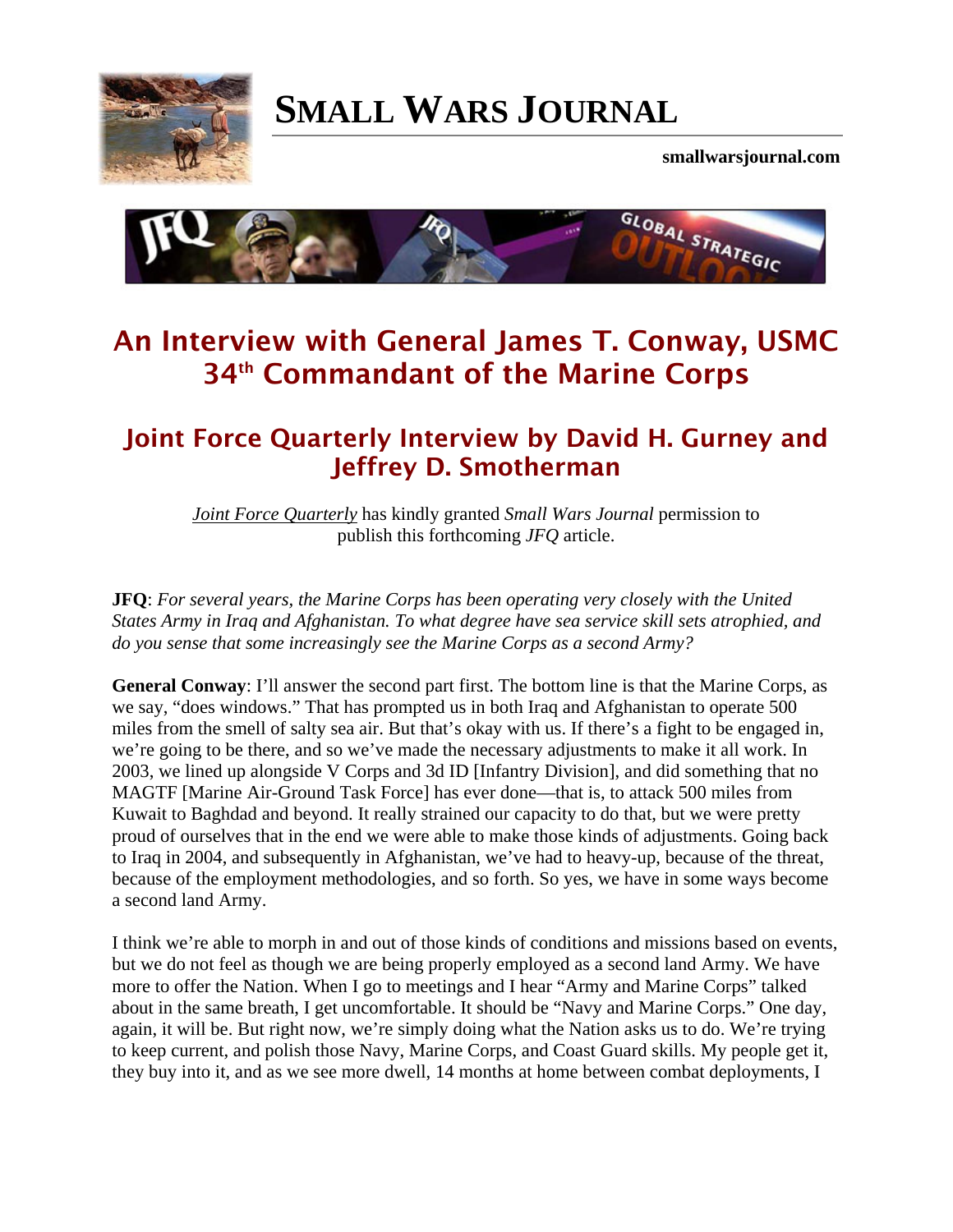think we're going to be able to return to our naval and amphibious roots on an increasingly incremental basis.

**JFQ**: *The United States continues to live beyond its means economically. Military personnel spending has grown 69 percent over the last decade, and the Secretary of Defense has mandated over \$100 billion in cuts. Clearly, the outlook for Department of Defense resourcing over the long haul isn't bright. What changes in Marine Corps materiel and force structure do you anticipate?*

**General Conway**: People are expensive. Our manpower accounts constitute about 58 percent of our annual Marine Corps budget, and yet that's a conscious thing. One of my priorities when I became Commandant in 2006 was to grow the Corps, so we could get to a one-to-two deployment-to-dwell ratio. We were authorized and funded by Congress to do so, and we made it happen 2½ years ahead of what we forecasted. We're a very people-intensive organization. We know that 58 percent of our budget going toward people is a lot; it's more than any other Service. That said, we see it as a necessity, and will continue to maintain our personnel strength until this fight is over.

So I foresee a future where a 202,000-man and -woman Marine Corps in a time of peace is probably too large. We would be hard pressed to keep 202,000 Marines constructively engaged in peacetime, and it would continue to be expensive. I just don't think at that point in time the Nation's going to be able to afford it. So we're going to form a force structure review group that will convene in Quantico that will look at what the Marine Corps ought to look like post-Afghanistan. And I think we'll probably come down in tranches. We don't want to adversely impact those great young Americans who have become Marines and separate them from the Corps prematurely. We want to make sure that we can say this long war is effectively over before we downsize, because the enemy gets a vote. We can't choose to disengage if he's still choosing to fight. So I think we're going to come down in an iterative fashion. We will take a look around at the international environment, and then maybe come down more to the point where we can afford it, to the point where we have a hard, lean, compact Marine Corps that is serving the Nation. I hope by that point it is once again a Navy–Marine Corps team.

**JFQ**: *Since our discussion today involves roles and capabilities of the Marine Corps and the Marine Corps' contribution to the defense of our nation, can you broadly tell us your thoughts on emerging global threats and challenges? What does the future operating environment look like from your perspective, and how will the Marine Corps of 2025 address this?*

**General Conway**: That's a great question, and it's one that I asked myself shortly after I became Commandant. One of our priorities was to prepare the Marine Corps for operations in the future, and so we looked at what that period ought to be. We arrived at the time period of 2020 to 2025 as a kind of sweet spot. Beyond that, you're guessing, and short of that, you're not influencing some fairly expensive programs that have to be played out over time.

Our Strategic Vision Group told us essentially what I think the Secretary of Defense also believes, and that is that we're not going to see a major peer competitor, and we're not going to go to war against some nation of our same size and strength. There are going to be regional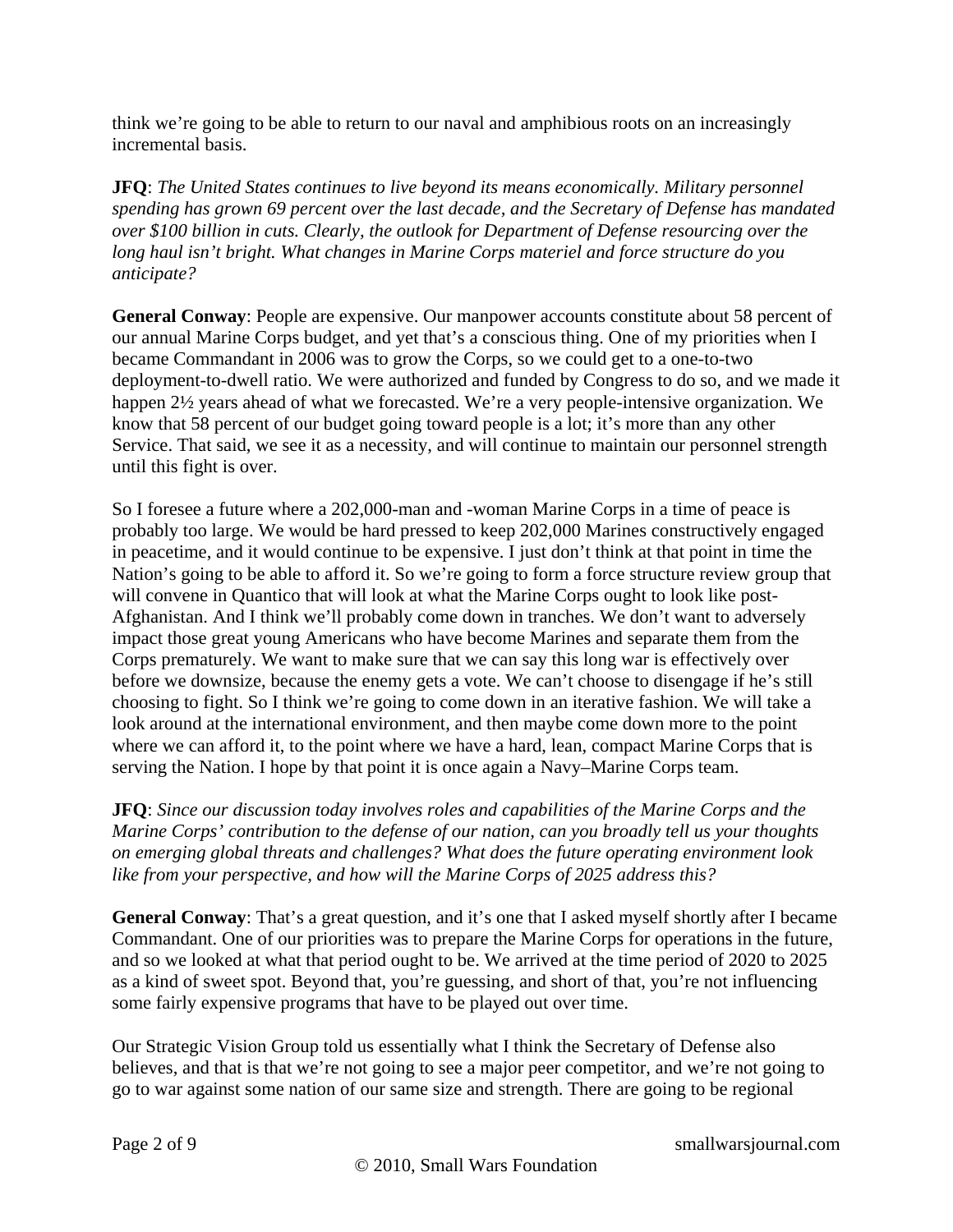conflicts. There are going to be areas where U.S. vital interests are involved. There are lots of titles you can hang on it, and we've chosen to call them hybrid conflicts. Nonstate actors, states that are in regional conflict, and access to potable water will be a factor out there somewhere. But for the most part, the future will be a continuation of what we're seeing today. So we're shaping the Marine Corps to meet those future challenges.

In discussions with the Secretary about the results from our Strategic Vision Group, we all also agreed that we've never predicted the future very well. We never end up fighting the fight that we're planning for. Something always pops up unexpectedly—surprise is the opportune phrase and we can't afford to be surprised. So we need what we call a two-fisted Marine Corps: one that can engage in a hybrid conflict, and also one that can line up alongside a heavy Army outfit and fight and win. And by the way, we accomplish it all as the smallest of the Services. Extending into all these domains, we have a decisive advantage in the fact that 100 percent of our equipment procurement can be used either way. I believe that our nation needs fast, austere, and lethal expeditionary naval forces that can execute missions across the spectrum of conflict. The Navy–Marine Corps team is that key. So that's the aspect that I think we have to take care of with regard to our training.

#### **JFQ**: *Considering this uncertain future, what is the Marine Corps' role in implementing our national security policy? What unique capabilities does the Marine Corps bring to the table?*

**General Conway**: That's an important question, and it relates to your last one as well. We've got to synergize. We cannot, in my mind, have duplication of effort across the joint force. I think it is incumbent on each Service to take a look at where we fit in to the whole patchwork effort of the Department of Defense. From the Marine Corps perspective, it is not being a second land Army unless the situation absolutely dictates that. We are most comfortable deploying as an expeditionary force afloat. In a peacetime environment, we do forward projection—that means forward presence; that means theater security engagement; that means having Marines in ships at sea to do various exercises and train host nation forces—those kinds of things. We thrive in a role where we are defending the Nation's vital interests. And we can get more kinetic than that. Our Marines have proven time and again how well they can fight. We see that our expeditionary character, which we define as being fast, austere, and lethal, is something that nobody can match. Look at what has recently happened in Afghanistan—the President makes a decision to provide 30,000 additional forces, and within 24 hours, the lead elements of 1st Battalion, 6th Marines, are on their way. After Christmas, 3d Battalion, 6th Marines, is on its way. And those Marines and Sailors lived in the dirt. They didn't live in well-established contracted facilities. They lived in their two-man tents, they ate previously prepared rations, and they were as lethal as they needed to be to get the job done.

So fast, lethal, and austere is what we offer, and to that you can add what we call joint operational access. If the need should come for us to actually force the will of the United States on another nation, we are the lead forces best able to accomplish that mission. We're going to require a lot of help. We're going to need the Army and the Air Force, and certainly we'll partner with the Navy in executing from the very get-go. But the fact is, I think in some ways our nation is looking at the last couple of fights where we've had a country that allowed us to move in, build a force structure, build the iron mountain, attack across their borders—there aren't many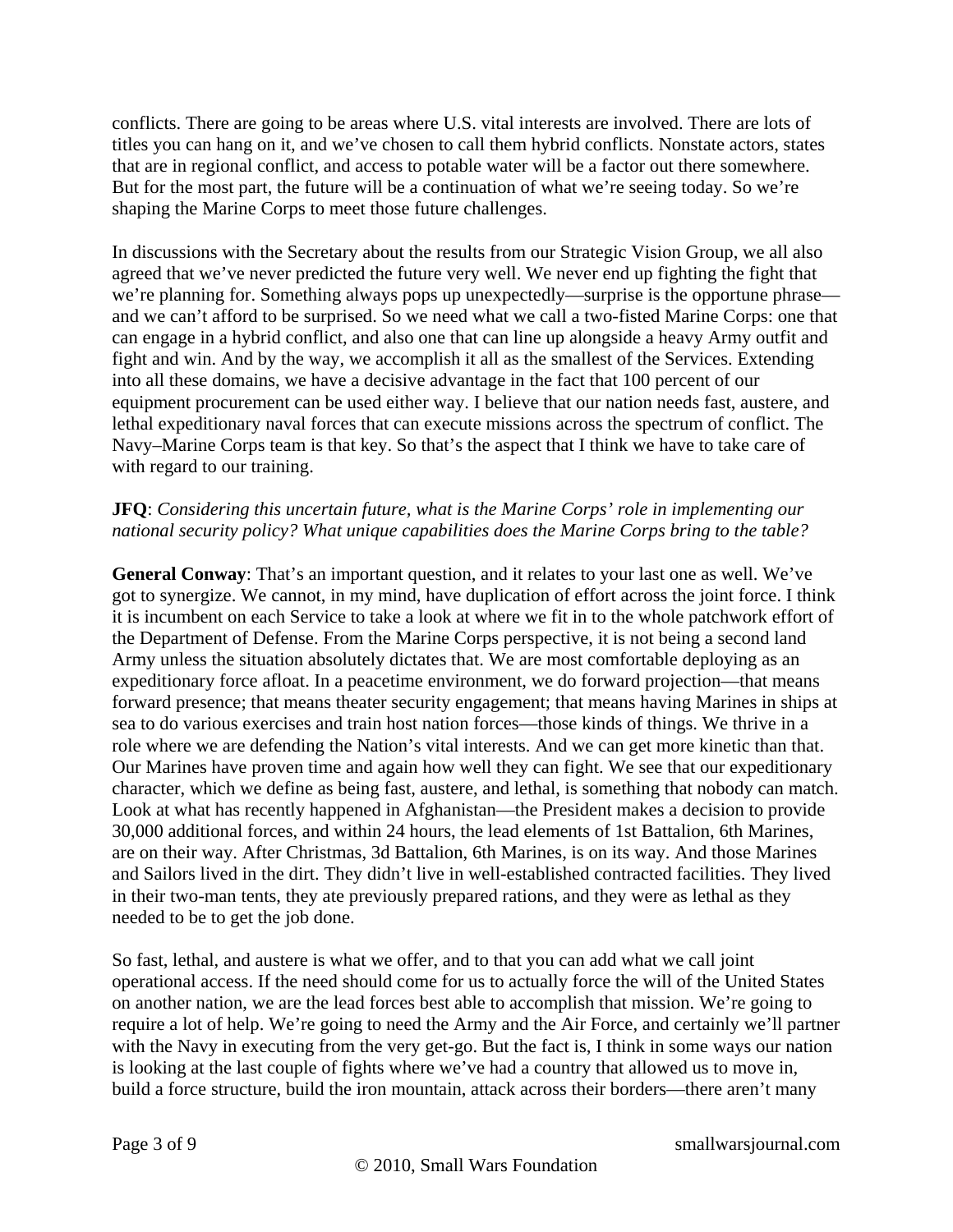places in the world that will let you do that. Our country will always need the ability to overcome antiaccess challenges and obstacles that impede us from entering foreign soil. We will lead that effort. And I think that's a very important aspect of what the Marine Corps needs to be in the future.

**JFQ**: *How has the Marine Corps strategy evolved from amphibious operations to support the current concept of joint assured access? Many think of the Marine Corps as solely an amphibious force based on World War II imagery, but the reality is that the Corps is a much more flexible force across the spectrum of conflict.*

**General Conway**: You highlight something that we're concerned about, and that is, when people think of Marines, they think of that recent wonderful series called The Pacific that was on television—people think of Marines as storming a beach, huge casualty percentages, courage and audacity and perseverance, and raising the flag over an enemy position. That's not the way we would conduct a joint operation today to assure access. It won't be a broad-based 0800 assault against a defended beach. We are smarter than that. So we somehow need to make people aware that if we were to conduct a joint assured access operation today, it would be very different than World War II and it would be very joint. The Marines would certainly be in the lead, but we would be relying on our joint brothers and sisters, and probably even other nations in a combined effort because I think our country tends to like coalitions. We have a powerful Marine Air-Ground Task Force concept, and our brothers in the air represent the real killing power associated with that MAGTF. But at the same time, we will also look at how we might integrate into Air Force capacity and into Navy aviation arms that come from the carriers. We've proven that we can fight very effectively alongside and integrated with the Army. In Iraq, for instance, in Ramadi, we had a Marine battalion that operated under an Army brigade that operated under a Marine Expeditionary Force that reported to an Army three-star in Baghdad. So we know how to do that, and we've proven that we can do it very effectively. We just need to make sure that there's general agreement in terms of how it would be done in the doctrine that lays that out. We also need to exercise it so that if we ever are called forward to make it work, we can. I have every confidence that we can.

**JFQ**: *What does the Navy–Marine Corps team need to make assuring littoral access a reality in terms of numbers of amphibious ships and other capabilities? How does MPF [maritime prepositioning force] support this? What is the future of MPF, and is seabasing still accomplishable?*

**General Conway**: First of all, we need the right number of amphibious ships. We just recently completed the Quadrennial Defense Review, and we found that the day-to-day operational need of the combatant commanders is, interestingly enough, about the same as we would need for two brigades to work their way ashore—about 38 ships. We have an agreement—the former Secretary of the Navy, the current CNO [Chief of Naval Operations], and myself—that 38 ships is the established operational requirement. We realize that in the fiscal environment that we're in that 38 might not be possible at all times, but we've set a baseline, a floor, if you will, of 33 ships. Thirty-eight ships is the requirement, but with 33 ships, we think we could still generally get it done. Now there's a risk associated with it, but that is what we agreed upon.

Page 4 of 9 smallwarsjournal.com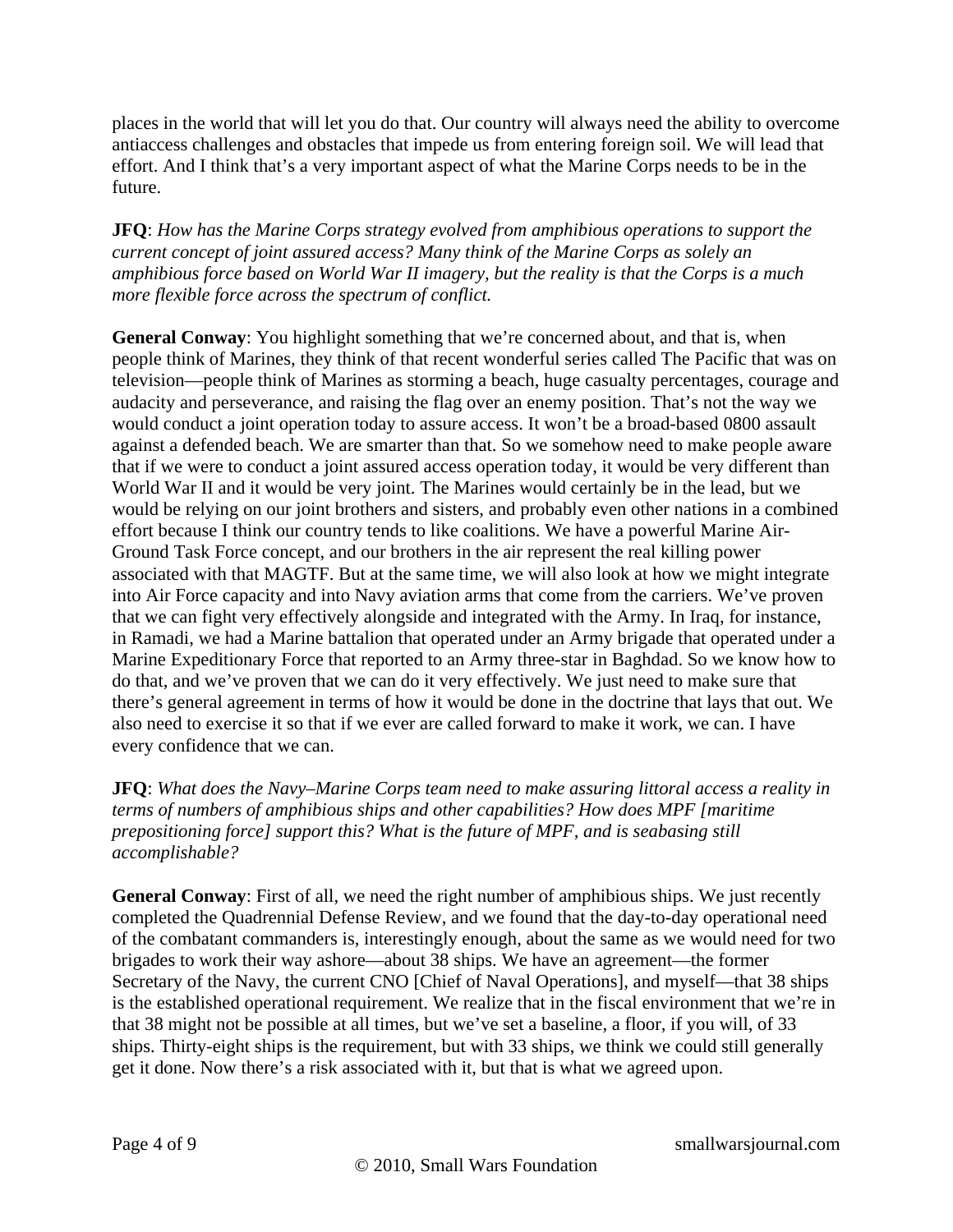In terms of the MPF, there's a little bit of a misconception out there about what the MPF represents to us and to the Navy and the Nation. Some people see it just as a floating warehouse and that's a terrible misconception. MPF was built from the very beginning—and I was there as a young major—to give this nation the ability to rapidly reinforce—10,000 Marines in 10 days with forward-based equipment. Most of that is the heavy equipment that we would need to get to a fight using fast sealift ships and arguably the entire air arm of Transportation Command for the offload. The fact is we think that MPF is something that the Nation continues to need and that our partners and allies continue to depend upon. MPF represents our ability as expeditionary naval forces to put three brigades and three squadrons ashore or to rapidly reinforce with one to three of those brigades if another nation should need it. MPF also constitutes the reserve capacity for any joint operational access requirement that might be out there. So we just need to make sure there's a better understanding of what MPF truly represents.

Now, the seabasing concept allows us to get away somewhat from the whole thought process that you've got to have the port and the airfield because seabasing gives you that kind of capability at sea. The old program of record is no more, but quite frankly, the Navy and Marine Corps realize that we need something in its place. It may be less elegant and a little less expensive, but the Navy's in the process of building those types of ships, and we're in the process of exercising the interchangeable nature of the vessels, the ability to offload and transfer the equipment and put it on the connectors, and get it ashore. But I think it's also important from a tactical or operational perspective that an amphibious operation—any operation—previously had been pretty predictable to the degree that the first thing you had to do to allow for the follow-on force was seize a port and an airfield. The old amphibious task force objectives were always the port and airfield. Now, if a commander doesn't have to have that for several days, he can land in lots of other places, his tactics are not nearly as predictable, and he can operate from that seabase much more effectively than we've ever had the capacity to do before. So we continue to stress the need for that kind of capability. The joint force gets it and, I think, supports it. In fact, we've had conferences where even the international community says, "Wow, that is impressive, that is really forward thinking. Will these ships match up with ours? Can we also take advantage of this joint and combined seabase?" And we think the answer is increasingly going to be yes.

#### **JFQ**: *Is the current number of amphibious ships meeting the demand signals coming from the combatant commanders? Are we as a nation accepting too much risk by having too little amphibious lift capability?*

**General Conway**: Today, we could not muster 33 ships. If you look at the availability, there's a maintenance issue out there. So there is some risk. We continue to meet with our brothers in the Navy on how we could avoid that, through builds of new ships, and through decommissioning of old ships when their life cycles are fully completed. I think there is an element of risk. When we talk to the COCOMs [combatant commands], they would like more. With the war going in Central Command, they accept that that's the theater that's going to get most of the resources right now. But they're cautioning us increasingly about losing traction in some of these places where we've done pretty well in the past, certainly before  $9/11$ . So I think that virtually every situation that we play out from an operational perspective needs more amphibious ships, and the day-to-day routines of the COCOMs out there tell us that they certainly would like to see us as a full-up round so they can have what they need for the engagement and the exercising and those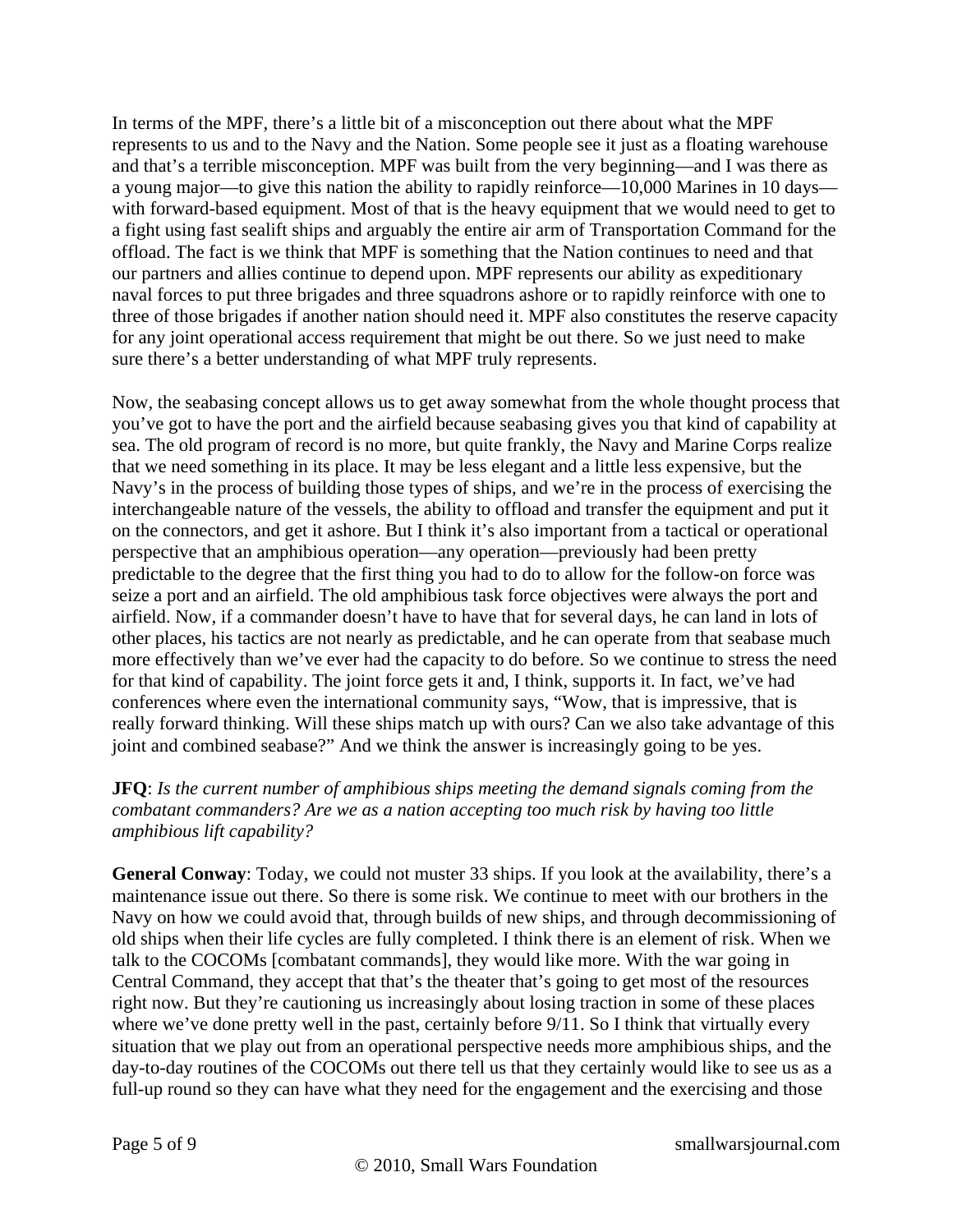things that the amphibs give us. The amphib is without question the most utilitarian ship in the fleet. I've heard CNO say that, and I certainly agree.

#### **JFQ**: *How is the fight going for the Marine Corps in Afghanistan, and what successes and challenges spring to mind?*

**General Conway**: Your question is very timely because I just had a conversation yesterday with our field commander, Major General Rich Mills. You know, it's a close fight. The Sergeant Major and I and our wives just visited Bethesda [National Naval Medical Center] yesterday and awarded 10 Purple Hearts, and it comes back to you every week when we go up there and see those great young people. I sense that in Afghanistan today, we're about where we were in Iraq in 2005. A counterinsurgency fight, by its very nature, just requires persistence and adaptability and day-to-day engagement in a way that would make an impatient person go nuts. But a person who understands how that type of fight is conducted realizes that he has to look at it in fairly large tranches of time: Where are we now compared to where we were 6 months ago? Where do we hope to be in the next 6 months? It can't be 6 days, or even 6 weeks. You've got to view progress gradually, and you've got to keep the metrics out there that evaluate how the population is seeing it. They're your real target; how do they see this fight going? You've got to keep pressure on the enemy, and that's something that Rich Mills reiterated yesterday.

Previously, in the Marja area, for instance, the Taliban retained the initiative. Okay, that changed in February. They're still trying to work their way back in, but they like to fight us for a couple of days, and then go rest, recuperate, refit, and come back. We don't let them do that now. Where they go to try to find safe haven, we're there. We're patrolling, we're overflying, we're looking to disrupt even while they're in their rest areas. And that's having a positive effect. They're getting tired, because they're not used to this kind of fight. They are used to fighting in the spring and summer and fall and then going back and trying to recover during the winter. The numbers of forces that we've got now are allowing us to stay after them on a more sustained basis. So it's slow and it's hard, but the motivation of the troops is just sky-high—Rich said yesterday that he's got 600 Marines out there now who want to reenlist and take advantage of the reenlistment bonus in theater. My biggest problem as Commandant is that I've got another 150,000 Marines who want to get to the fight. And that's a good problem to have, by the way. But in any event, it is another counterinsurgency fight that we have to win because we don't want to see the enemy in Afghanistan or across the border be able to do what they did to us in 2001.

Challenges remain. There's a serious drug issue in the south, we're trying to make sure that the people in the area understand that they cannot grow drugs; it feeds the Taliban, it's illicit even by their own national government's determination, and there's got to be another way. We're part of that effort, but we should not drive that effort because it needs to be the host nation determinations and laws and enforcement, in the final analysis. We're happy that the Pakistanis are doing more. We're going to go there in August, and I'm going to see General [Ashfaq Parvez] Kayani [Pakistan Army Chief of Staff] and just say thanks to him before he leaves office for the efforts that they have put in to help us on the other side of the border. It's steady and it's increasing. We hope that one day they'll be able to get down into the south, in Baluchistan, where they have not been in the past, because that's the enemy that we're facing. The Quetta

Page 6 of 9 smallwarsjournal.com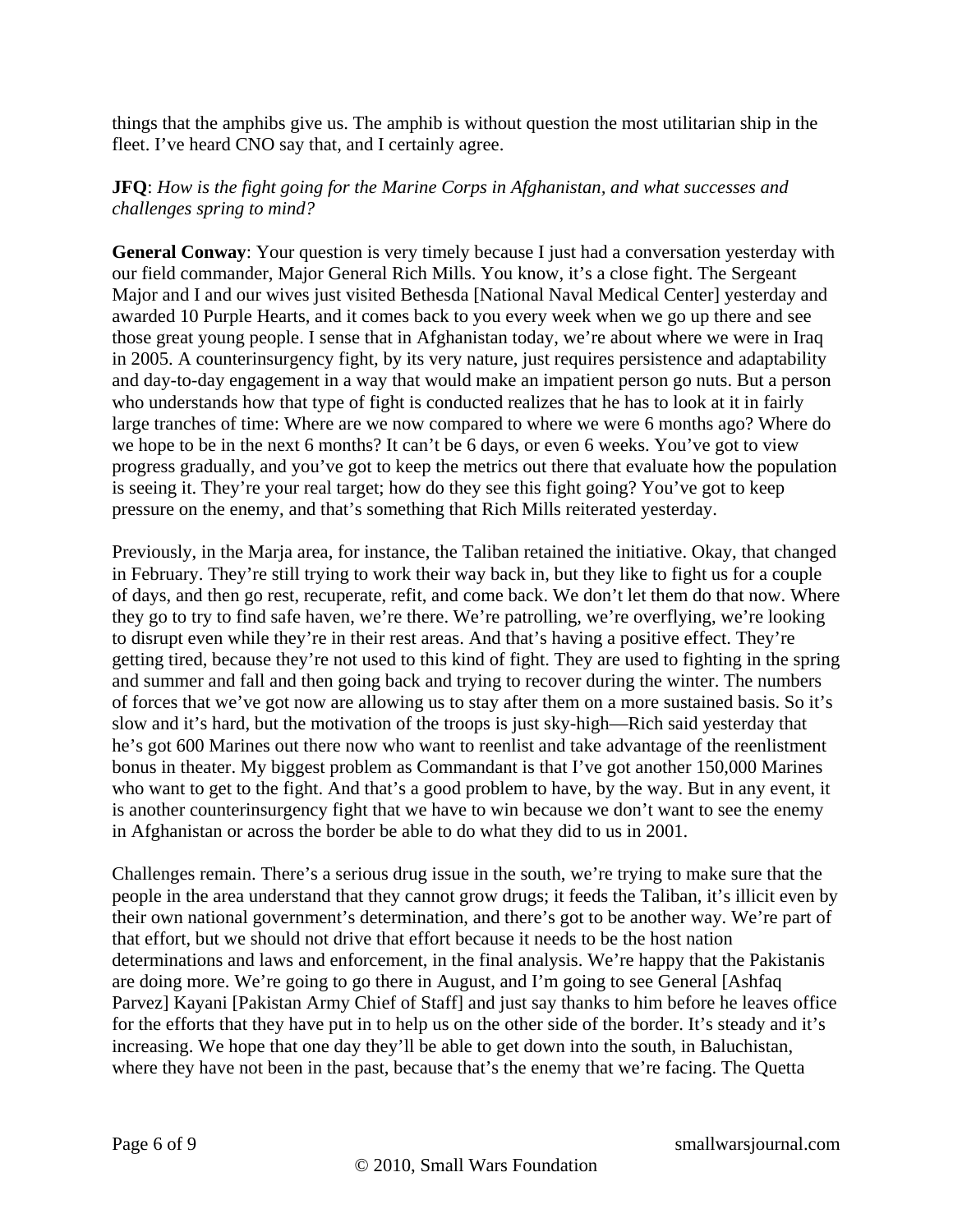Shura and the people across the border in the south are the ones calling the shots, we think, in Helmand Province and the other areas.

The other challenge, I think, is that we really do need to see a government out there that the people will respect. It needs to expand its influence, it needs to be perceived as less corrupt, it needs to be providing services to the people behind our clearing and holding capacity to bring this all together. So we're trying to create synergy out there, and of course Dave Petraeus and Jim Mattis get all that, and so we're hopeful that they continue to pound that drum.

**JFQ**: *Can you share with our joint leadership what your thoughts are on the evolution of U.S. Marine Forces Special Operations Command [MARSOC] and the Marine Corps' integration with U.S. Special Operations Command? What lies ahead in this relationship?*

**General Conway**: It was directed by Secretary [Donald] Rumsfeld in his time when he was Secretary of Defense; it was one of those things that he saw as transformational for the Marine Corps, and so we signed on. We have assigned some of our absolute finest Marines to MARSOC, about 2,500 to date, and they're doing great things. I mean, there were some initial stutter steps in Afghanistan, but I'll tell you now, they're there in strength. I won't cite the exact numbers because they're doing some pretty heady stuff; but in any event, they're there on a standing requirement, and they are making a difference. We support them to the absolute best of our ability, even if their requirements expand beyond what Marines in MARSOC are able to satisfy.

It has put us back into a quandary where we're once again trying to fix [reconnaissance]. A lot of these guys were reconnaissance Marines, the old 0321s, and pulling off some of the cream of the crop into the MARSOC organization has caused us to suffer some shortfalls in regard to our own force reconnaissance guys and even battalion reconnaissance guys because they now have an avenue where they can go. So we're back into trying to see what that means for us for our own operational requirements. We're trying to make sure that the internal MARSOC methods give us a high-quality Marine who is able to get the job done. The attrition rates are a little higher than I'm comfortable with as they go through their introductory programs, but we've got some generals and some very senior staff NCOs who are sorting that out. We'll get through it—it's a temporary blip on the screen. But in the end, I think their proven value is such that they're going to be around for a long time.

Now, one thing that has happened that we're going to need to resolve post-Afghanistan is that they've gotten away from the ships. In the past when MARSOC was assigned to the ships, it was an incredible enhancement to the MEU [Marine Expeditionary Unit]. It allowed them to do some things in the special operations realm that your traditional trigger-pullers aren't trained to do. It gave the MARSOC mobility, it gave them an automatic base for support, and we think that's really the best employment in the future. But that will require those folks to also acknowledge that belief and allow us to work up with them and see them out on the MEUs doing that brand of special operations missions that the ARG/MEUs [Amphibious Ready Group/Marine Expeditionary Units] could encounter.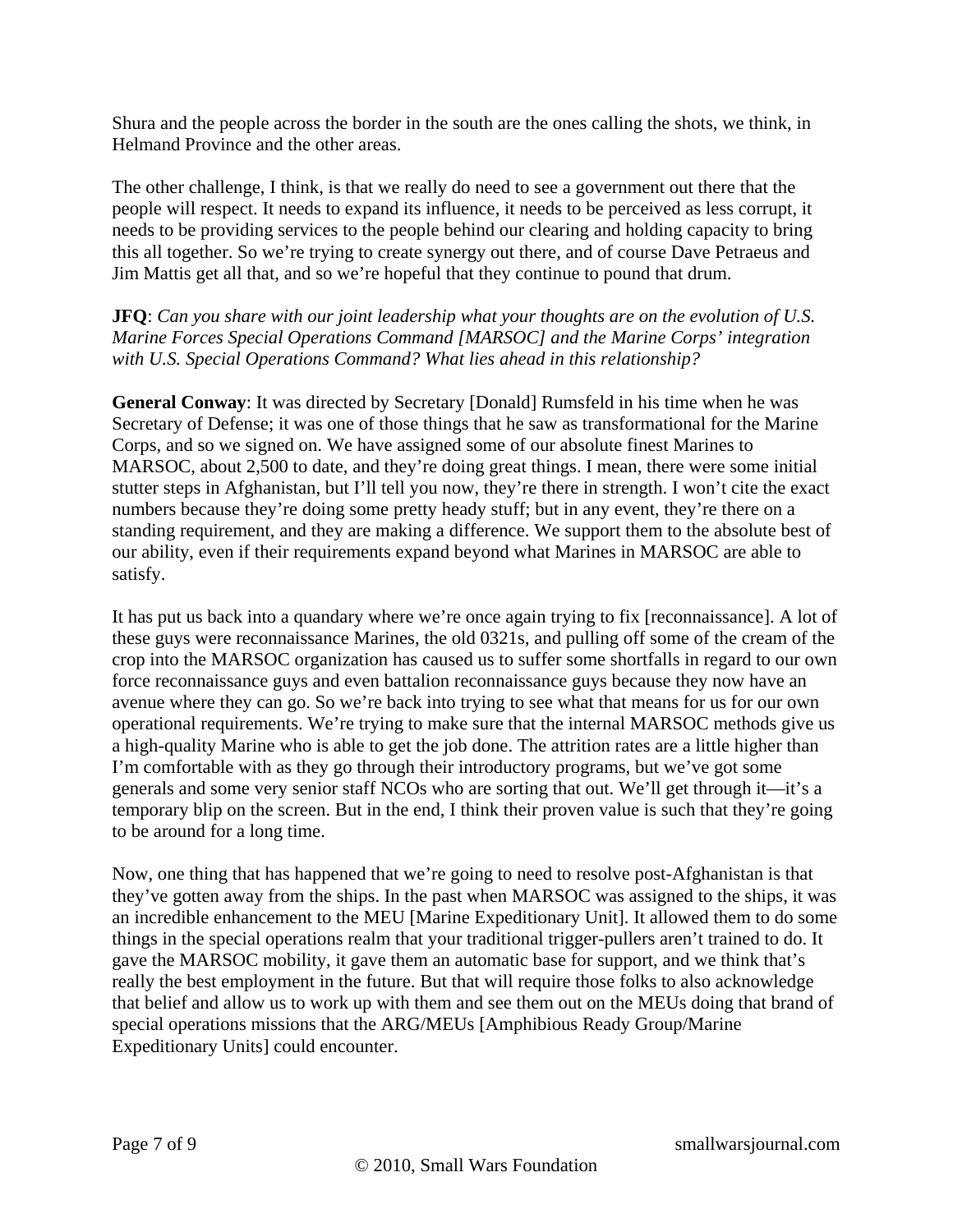**JFQ**: *What significant challenges do you envision the 35th Commandant having to contend with?*

**General Conway**: I think the biggest thing that the next Commandant is going to face is probably going to be this whole thought process of how do we transition at the end of Afghanistan, and will there be conditions during his 4 years as Commandant where he's both trying to fight the war, and fiscal conditions at the same time that dictate that he has to make hard choices. I could see where those things could occur simultaneously as opposed to sequentially, and that would be hard. My priority has been, and I'm sure it's going to be his too, that we win this fight and that we support our Marines at the point of the spear, and take care of our families. We do look at the Marine Corps of the future, and try to lay in those things, the people and equipment, that we're going to need to be viable downrange. I won't say that was easy, but where we were well resourced, we were able to generally do those things. If those resources diminish, it's going to be tough for him. There may be some very difficult decisions out there in terms of tradeoffs that he may have to make, and that the Corps writ large may have to make. So that is my biggest concern for his commandancy. He's going to continue to have great young Marines, great young Americans who want to be Marines, and great Marines who will train them and integrate them and make them into a viable force. Some things are just constant as a part of our culture, but the external factors, not least of which are resources, I think will dominate his time.

#### **JFQ**: *If you could ask yourself one question that you wish someone would ask you that you'd like to answer, what would it be?*

**General Conway**: The one question that you haven't asked that I would have you ask is how the Marines are doing. The answer is, incredible. They really are. You know, one of our assistant commandants who retired years ago was asked, after 6 months or so out, "Do you miss the Marine Corps?" And his response was, "No. I miss the Marines." And that's an easy answer for us to understand because it's such an incredible motivation every day to be around these great young men and women. And they come from all parts of the country, and all religious beliefs, and all colors and backgrounds, and they simply want to be Marines. It's less than 1 percent of the country that wears a uniform, and many less than that that wear our uniform. But these people are so inspired, and so inspiring, that it's just great to be around them. You would think that with the deployment-to-dwell challenges, the consistency of being gone from their families for the ones who are married and even the ones who are not, the possibility that they could get shot up, or even killed, would somehow weigh on them. Just the opposite is true—the morale is sky-high. Retention and recruitment is off the page. You know, we go out to Bethesda to try to motivate these kids, and just the opposite takes place: they motivate us. They've been dealt a heavy blow; they're there because they're seriously injured, and yet their outlook is, "Hey, Sir, it's what I signed on for, and I'm proud to have been a part of that, and by the way, I've still got a trigger finger, can you get me back in play?" And that's just incredible. *JFQ/SWJ*